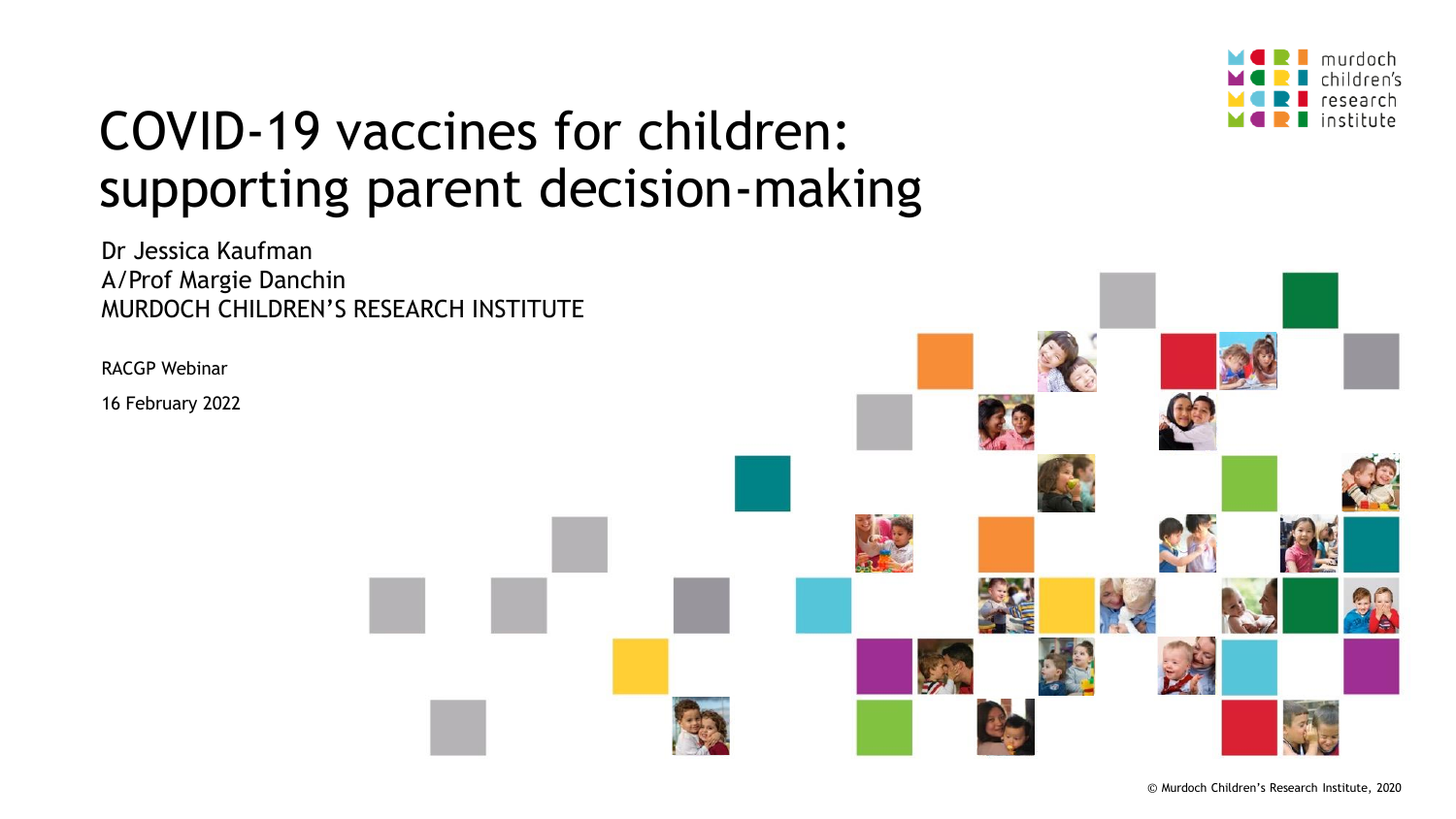# Range of vaccination positions



■ May be different for adult and child COVID-19 vaccines

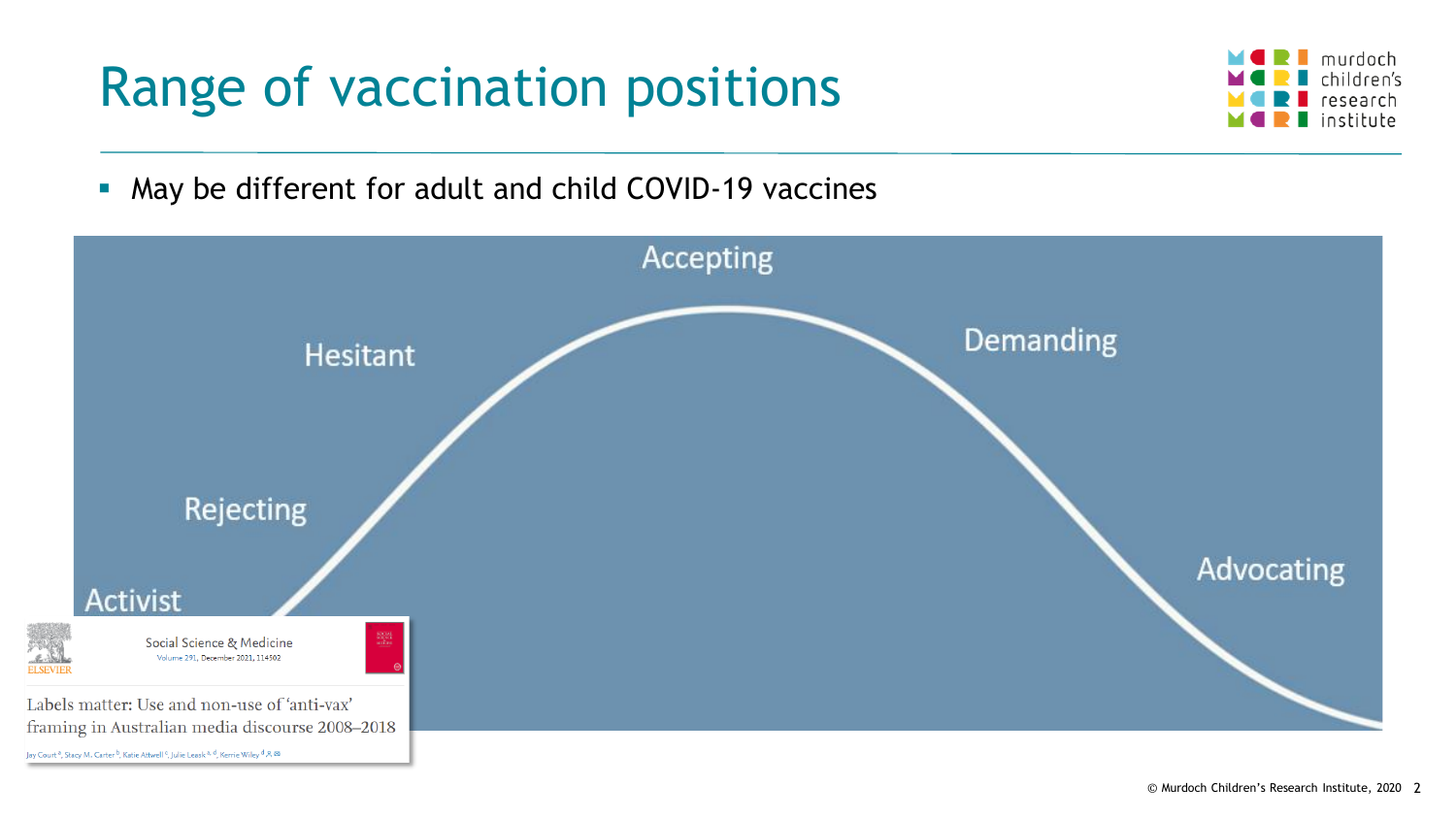# Talking about vaccination



- Find out all their questions and concerns
	- Resist the righting reflex
- Acknowledge concerns and share knowledge
	- Share facts on vaccine safety and effectiveness
	- Avoid over-reassurance
	- Reinforce motivation
- **Discuss disease severity** 
	- Centre discussion on disease, not vaccines
- **E** Recommend vaccination
	- And explain where to go
- Continue the conversation
	- Keep communication open

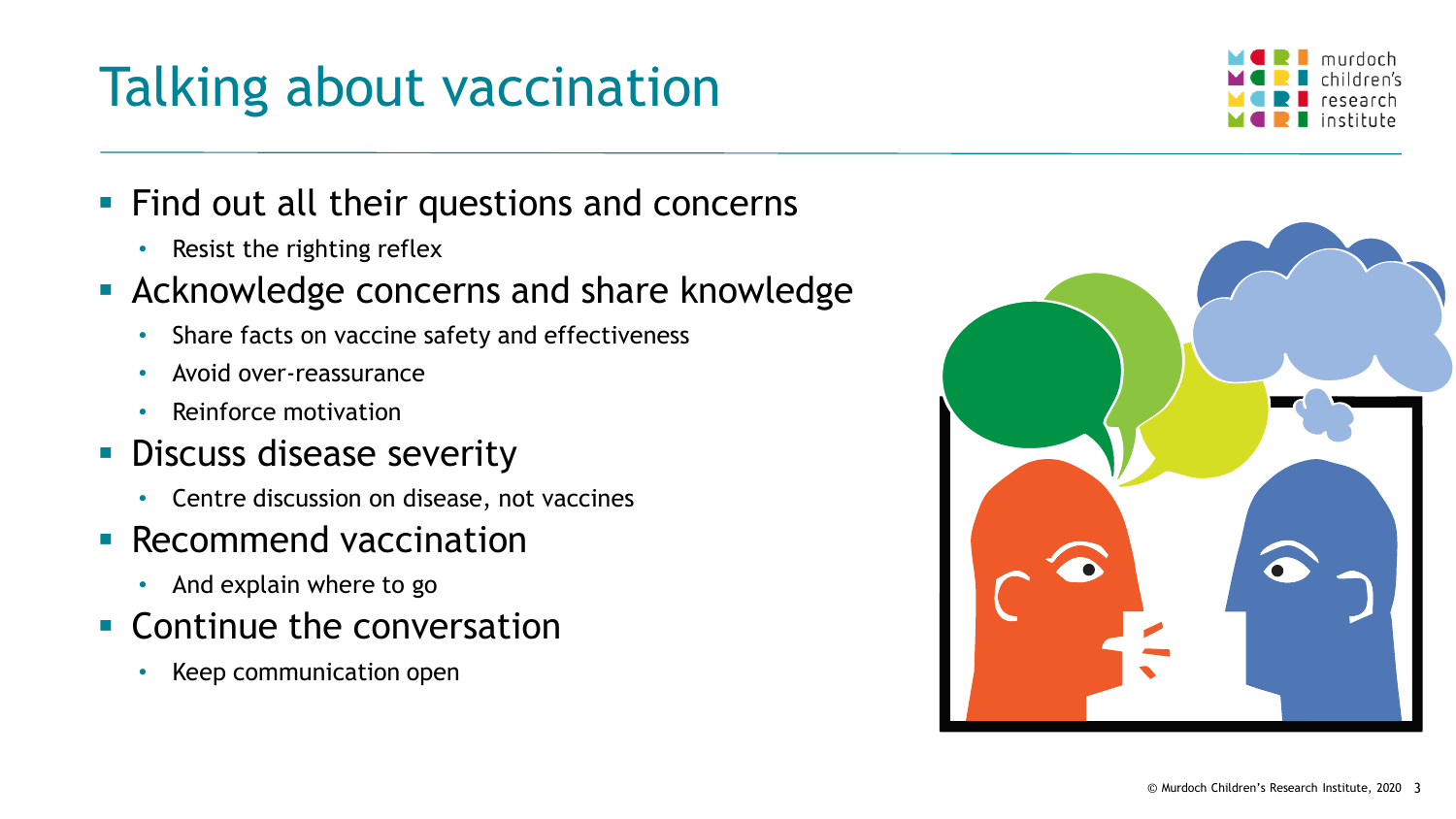

Mzer and Moderna vaccines).<sup>3</sup> People with these conditions can still receive a Pf<br>w Moderna vaccine: however, <u>your GP or cardiologist will recommend the best</u>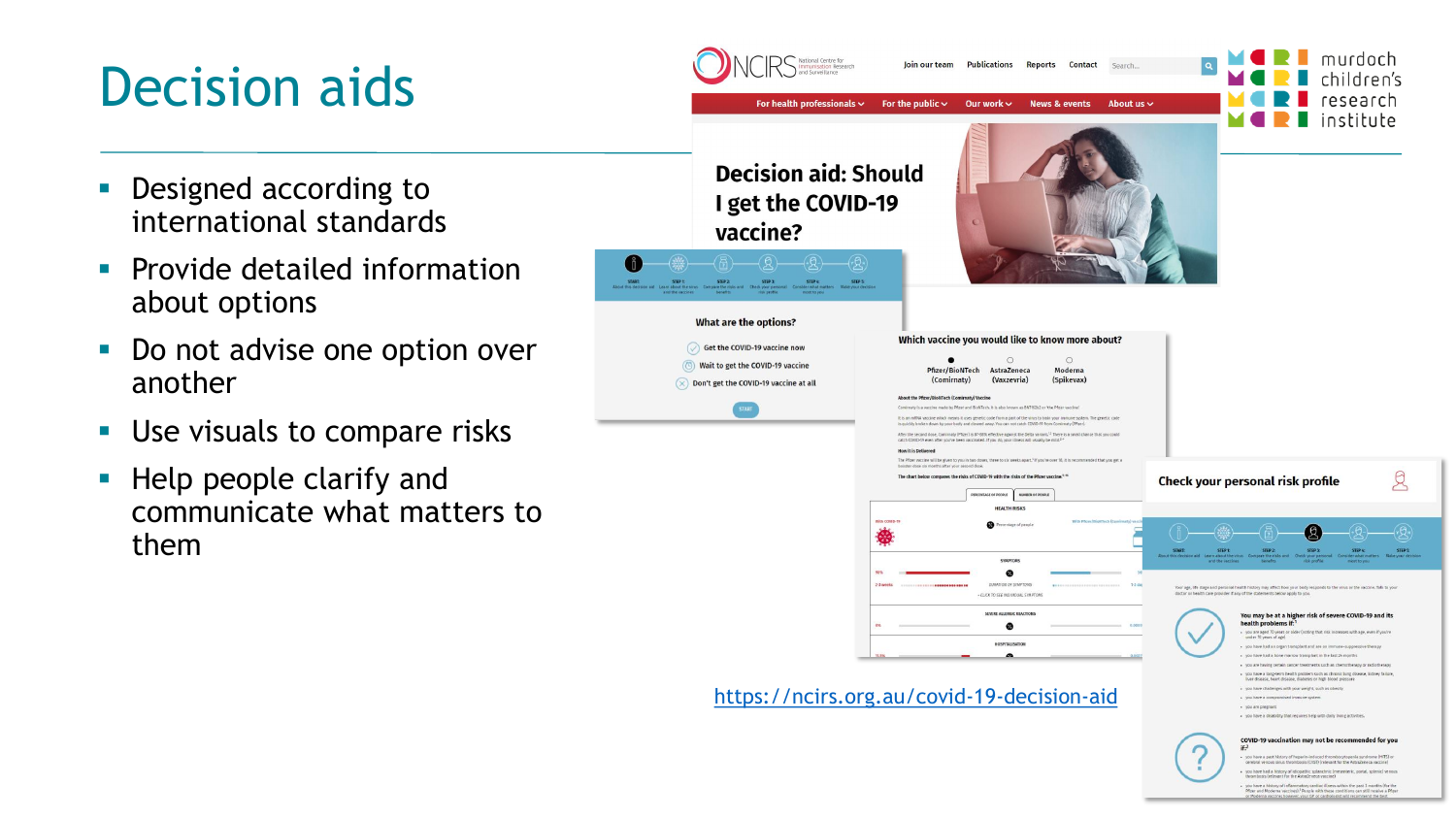# Option grids



### *MCRI/Vic DH resource coming soon*

| <b>FAQs</b>                                                            | My child gets the<br><b>COVID-19 vaccine now</b>                                                        | My child waits or doesn't get<br>the COVID-19 vaccine                                                                           |  |  |
|------------------------------------------------------------------------|---------------------------------------------------------------------------------------------------------|---------------------------------------------------------------------------------------------------------------------------------|--|--|
| How many vaccine doses<br>are there?                                   | Two vaccine injections                                                                                  | <b>None</b>                                                                                                                     |  |  |
| How will this affect what<br>my child can do and<br>where they can go? | Your child is less likely to get<br>COVID-19 than a child who is<br>not vaccinated. This means          | Your child is more likely to get COVID-<br>19 than a child who is vaccinated.<br>This means                                     |  |  |
| What are the benefits?                                                 | Your child will reduce their<br>risk of COVID-19 infection or of<br>having more severe disease          | Your child will not have any side<br>effects that may happen after a<br>COVID-19 vaccine.                                       |  |  |
| What are the risks?                                                    | Your child may experience<br>common and mild side effects<br>                                           | Your child may get COVID-19. They<br>might have no or mild symptoms like:<br>sore throat, runny nose, feeling tired             |  |  |
| What about myocarditis<br>(inflammation of the<br>heart)?              | Very rarely, your child might<br>develop myocarditis after their<br>COVID-19 vaccine                    | Rarely, your child might develop<br>myocarditis after getting COVID-19                                                          |  |  |
| What are the long-term<br>effects?                                     | No long-term safety concerns<br>have been identified in<br>Australia                                    | Rarely, your child might have<br>symptoms that last more than 1 or 2<br>months after COVID-19 infection,<br>known as long COVID |  |  |
| Will my child have to miss<br>school?                                  | Your child does not have to<br>miss school to get the vaccine<br>if they go outside of school<br>hours  | Your child will need to spend at least<br>7 days at home if they get COVID-19                                                   |  |  |
| What if my child has a<br>disability?                                  | Children with a disability are<br>no more likely to have vaccine<br>side effects than other<br>children | Children with a disability may be at<br>increased risk of serious illness if they<br>get COVID-19.                              |  |  |

### ■ Brief (1 page)

- **Use frequently asked questions to present** evidence
- Can be used in or just before discussions
- **E** Link out for detailed data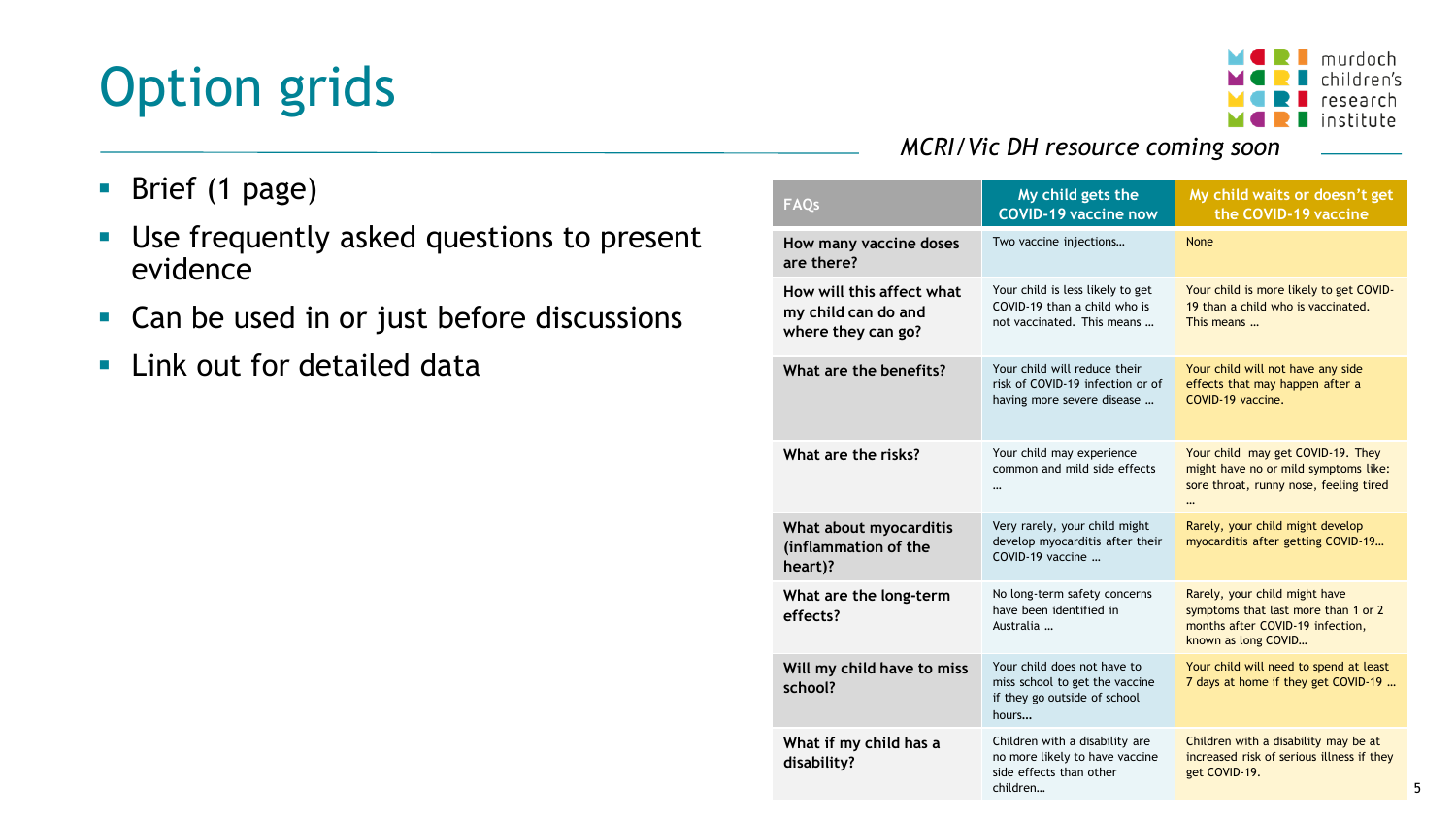# Values clarification

### *MCRI/Vic DH resource coming soon*



### **·** Interactive

- List or rate pros and cons of options
- **Think through direct and** indirect outcomes of choice

|                                                                                                         |                                                  | Importance  |     |     |             | $\blacksquare$ institute |     |
|---------------------------------------------------------------------------------------------------------|--------------------------------------------------|-------------|-----|-----|-------------|--------------------------|-----|
| Reasons to vaccinate your child now                                                                     |                                                  | <b>High</b> | Med | Low |             |                          |     |
| Better protected from COVID-19 symptoms                                                                 |                                                  |             |     |     |             |                          |     |
| Reduced risk of severe illness                                                                          |                                                  |             |     |     |             |                          |     |
| Reduced risk of PIMS-TS/MIS-C                                                                           |                                                  |             |     |     |             |                          |     |
| My child has high risk of exposure to COVID-19                                                          |                                                  |             |     |     |             |                          |     |
| My child is at increased risk of severe disease                                                         |                                                  |             |     |     |             |                          |     |
| My child spends time with someone who is at high risk of<br>severe disease                              |                                                  |             |     |     |             |                          |     |
| I may feel guilty if they get Covin 40                                                                  |                                                  |             |     |     | Importance  |                          |     |
| I will have peace of mind                                                                               | Reasons to wait or not vaccinate your child      |             |     |     | <b>High</b> | Med                      | Low |
| I would feel judged if I did no                                                                         |                                                  |             |     |     |             |                          |     |
|                                                                                                         | My child might have vaccine side effects         |             |     |     |             |                          |     |
|                                                                                                         | COVID-19 infection is generally mild in children |             |     |     |             |                          |     |
|                                                                                                         | My child is afraid of needles                    |             |     |     |             |                          |     |
| My child has had previous vaccine aphylactic reaction<br>Masks and distancing are enough to reduce risk |                                                  |             |     |     |             |                          |     |
|                                                                                                         |                                                  |             |     |     |             |                          |     |
| I want more information about serious side effects                                                      |                                                  |             |     |     |             |                          |     |
| I may feel guilty if they have a vaccine side effect                                                    |                                                  |             |     |     |             |                          |     |
|                                                                                                         | My child is rarely exposed to COVID-19           |             |     |     |             |                          |     |
|                                                                                                         | I would feel judged if I vaccinated them         |             |     |     |             |                          |     |
|                                                                                                         |                                                  |             |     |     |             |                          |     |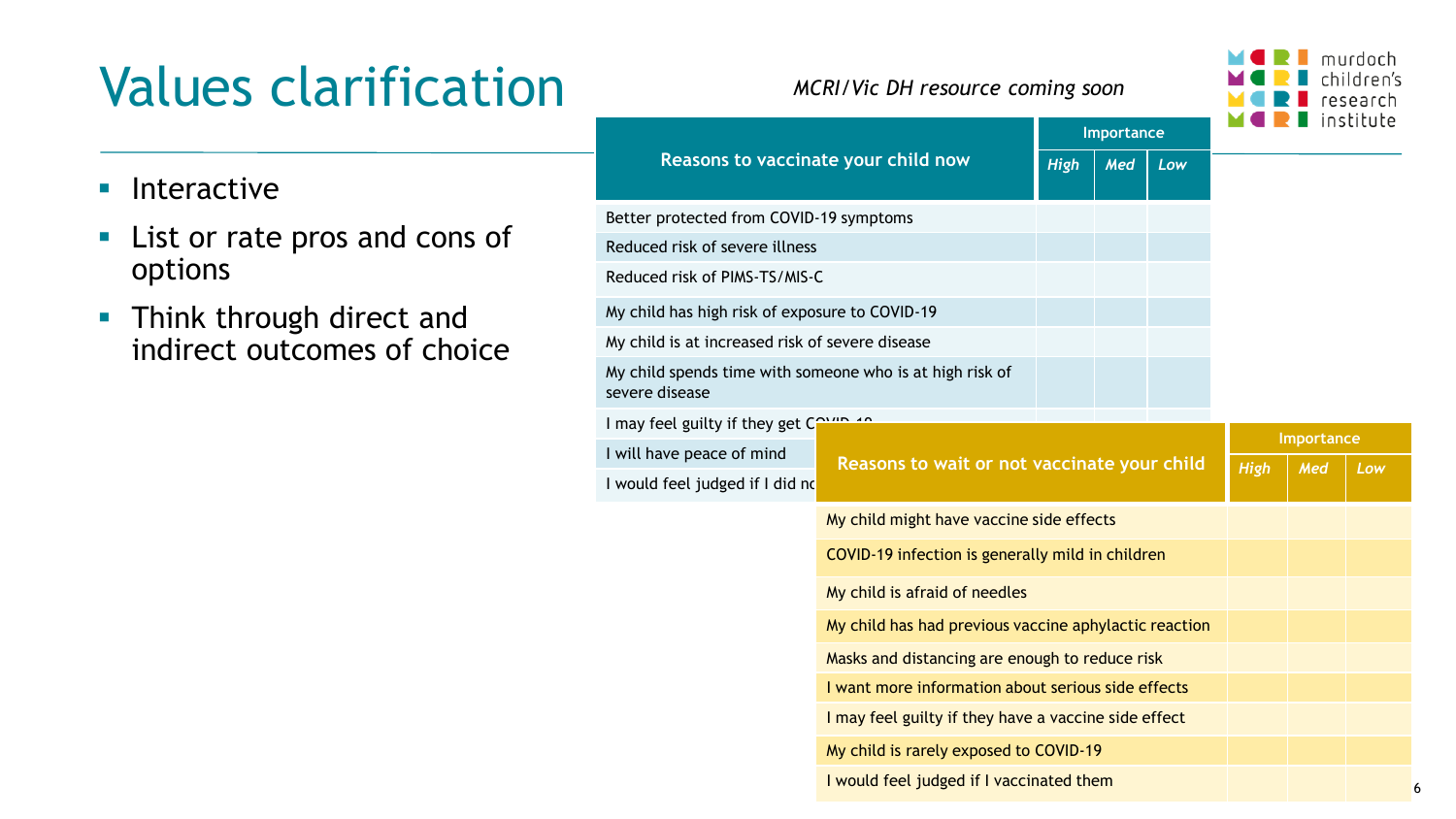### © Murdoch Children's Research Institute, 2020 7

### Talking to kids

- Answer your own questions first
- Find out their questions and concerns
- **E** Answer honestly and try to address any misinformation
- Tell them about your own experience
- Let them know they're protecting themselves and helping others
- Set clear expectations
- Reward and praise them